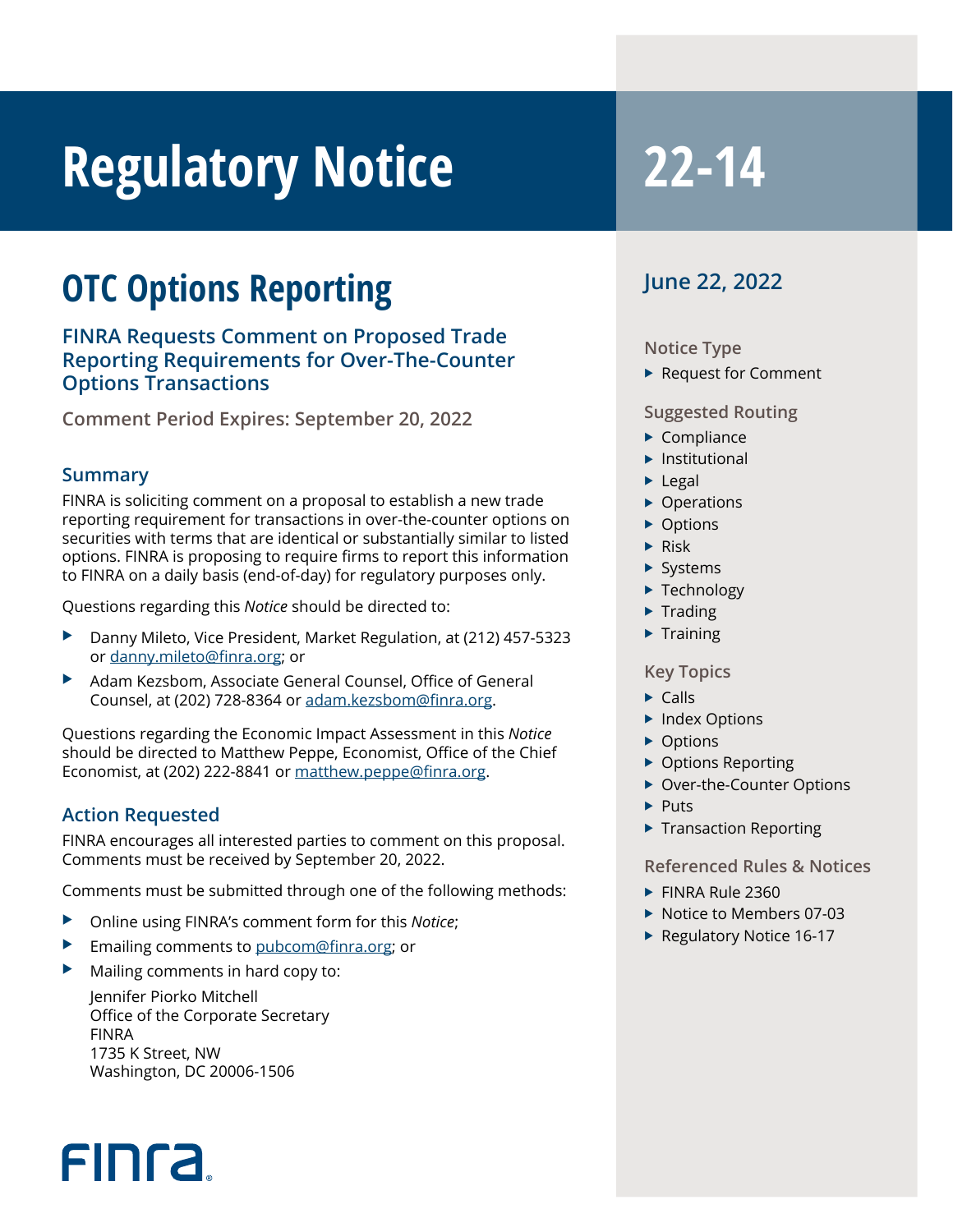To help FINRA process and review comments more efficiently, persons should use only one method to comment on the proposal.

**Important Notes:** Comments received in response to *Regulatory Notices* will be made available to the public on the FINRA website. In general, comments will be posted as they are received.<sup>1</sup> Before becoming effective, the proposed rule change must be filed with the SEC pursuant to Section 19(b) of the Securities Exchange Act of 1934 (SEA or Exchange Act).2

#### **Background and Discussion**

As a general matter, firms may trade "listed options" (*i.e.,* "standardized options") through a registered options exchange<sup>3</sup> or firms may trade "over-the-counter" options" (*i.e.,* OTC or "conventional" options), which are customized, bilateral options transaction agreed to and traded directly by the parties to the option contract.4 A firm may choose to trade an OTC option even where the terms of the OTC option are identical or substantially similar to a listed option. When a firm trades an OTC option, the transaction is not generally cleared by a central clearing agency, nor is the transaction required to be reported to FINRA, the SEC, an exchange or the Consolidated Audit Trail.<sup>5</sup> Thus, there is limited information available to regulators or the public regarding these transactions.

Based on FINRA's analysis, a significant amount of firm trading occurs in OTC options with terms that are substantially similar to listed options. While FINRA does not currently have access to a data source specifically for transactions in OTC options, firms currently are required to report OTC and listed large options positions to FINRA pursuant to Rule 2360 (Options) (the large options positions reporting (LOPR) or LOPR rule). Using LOPR data, FINRA is able to infer the net notional amount of OTC options trading that occurred on a given day. Based on these calculations, FINRA believes that the notional amount of OTC options trading activity is significant. However, LOPR information is limited in many respects and does not identify a number of critical data elements that would be helpful for surveillance purposes, such as the price and time of individual transactions.<sup>6</sup>

#### **Proposed Amendments**

To address this regulatory gap, FINRA proposes to require firms to report transactions in an OTC option<sup>7</sup> that is a put<sup>8</sup> or call<sup>9</sup> on a listed underlying security(ies) (including an option on an individual underlying security or an option on a basket of securities that meets the definition of a "conventional index option"10), including transactions executed by the firm on either a principal or agency basis. This proposal is limited to options with terms that are identical or substantially similar to listed options, including FLEX options.<sup>11</sup> Specifically, firms would be required to report a trade in an OTC option where: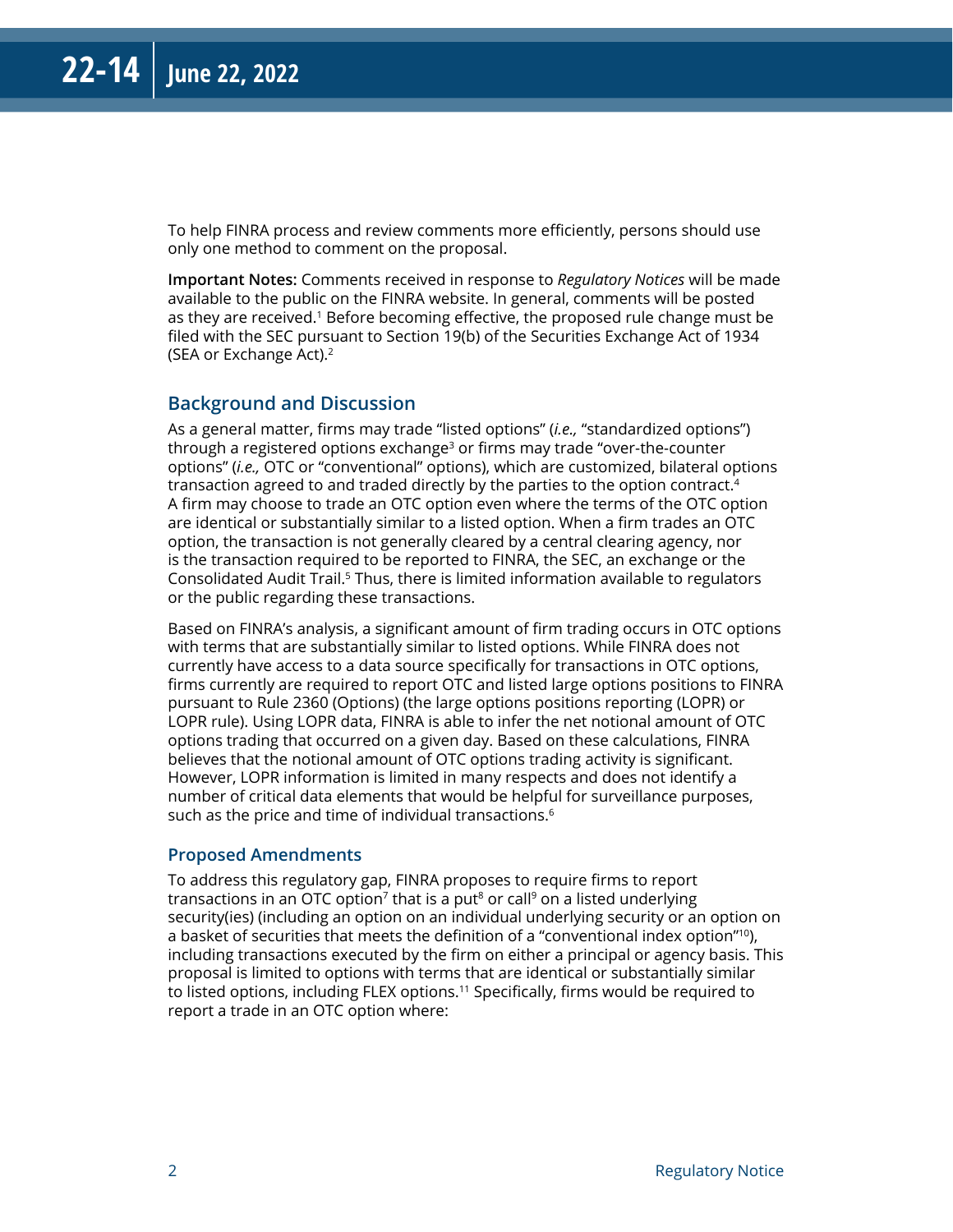- I. there is a listed option on the same underlying security (*e.g.,* a single stock or an index),<sup>12</sup> or the OTC option is overlying one or more U.S.-listed securities;<sup>13</sup>
- II. the option type is a put, a call, or an option type related to a put or a call;<sup>14</sup> and
- III. where the exercise style is one of the following: American, European, Asian, Cliquet or Binary.15

For OTC options that meet the above criteria, FINRA proposes to require firms to report the data elements specified in Appendix A.16

The proposal would require firms to submit OTC option trades in batch form to FINRA on a daily basis through fileX, FINRA's data collection platform. Firms would be permitted to correct previously reported information up to five days following trade date (T+5), consistent with the correction timeframe in the LOPR system. Firms would be required to report both the initial trade as well as any amendments to the initial contract that change any of the terms previously reported. Firms would also be required to report when the option is exercised. Firms would not, however, be required to report actions occurring pursuant to the terms of the contract (*e.g.,* scheduled termination).

FINRA is not proposing to adopt a trade reporting fee or to publicly disseminate the collected OTC options transaction data at this time. Once FINRA obtains more experience with the data, FINRA may consider disaggregated public dissemination of all or part of the data, automation of the trade reporting process, or the imposition of fees, all of which would be subject to filing with the SEC.

#### **Economic Impact Assessment**

FINRA has undertaken an economic impact assessment, as set forth below, to analyze the potential economic impacts, including anticipated costs, benefits, and distributional and competitive effects, relative to the current baseline, and the alternatives FINRA considered in assessing how to best meet its regulatory objectives. FINRA invites comments on all aspects of this assessment and requests that commenters provide empirical data or other factual support wherever possible.

#### **Regulatory Need**

The proposed OTC options trade reporting requirements would improve FINRA's surveillance of the securities markets as well as cross-product and cross-market surveillance. For example, the data would allow FINRA to identify potentially manipulative behavior that can only be observed to a limited extent today relying on LOPR data. A regulatory audit trail for transactions in OTC options that have terms that are identical or substantially similar to listed options would allow FINRA to better understand and review firm and customer trading activities, the relationship between transactions in OTC options and listed options (as well as other instruments) and provide information necessary to oversee for compliance with best execution and other FINRA rules.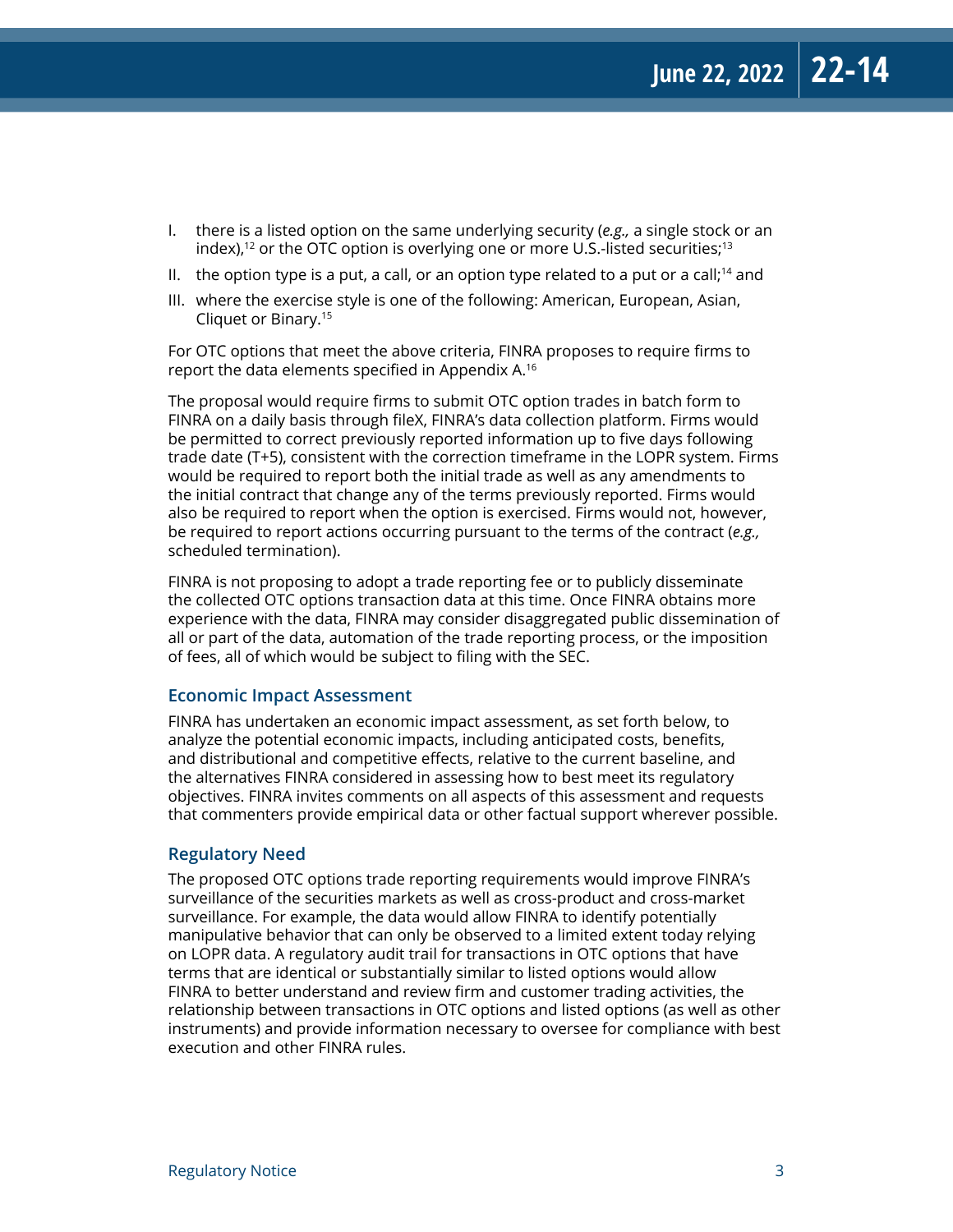#### **Economic Baseline**

As discussed above, firms currently do not report OTC options trades to FINRA but are required to report to the LOPR system large end-of-day options positions, including OTC options positions. For OTC options, a firm must also report an account's intraday positions. Firms submit position information to the LOPR system by the close of business on the next day.<sup>17</sup>

While LOPR data is useful, the proposed reporting requirement would improve FINRA's audit trail by providing additional insight at the transaction level. For example, two particularly important fields not available in the LOPR data are the time of the transaction that resulted in each position change and the option premium. Additionally, only positions of 200 or more contracts are reportable to the LOPR system, so the data does not reflect changes that are below this threshold.

Using LOPR data from January 2021 to June 2021, FINRA has conducted an analysis to study the extent and scope of OTC options trading by firms. This analysis infers trading activity from reported position changes. However, as discussed above, the LOPR system does not collect information on positions of less than 200 contracts; therefore, this analysis would not include smaller positions. In addition, and as noted above, this proposal is intended to capture only specified OTC options (*i.e.,* those with terms that are identical or substantially similar to listed options). Since the scope of the LOPR data is broader in this regard, the analysis below will include options that would not be reportable under the proposal.

FINRA estimates that 24 firms participate in OTC options trading based on the January 2021 to June 2021 LOPR data sample.18 Of these firms, 20 are large, three are mid-size and one is small.<sup>19</sup> However, the smallest firm has over 100 registered representatives.

| Firm Size                                        | Number of Firms (January   Percent of<br>2021 to June 2021) | <b>Total Firms</b> |
|--------------------------------------------------|-------------------------------------------------------------|--------------------|
| Large (>= 500 Registered Representatives)   20   |                                                             | 83%                |
| Mid-Size (151-499 Registered<br>Representatives) |                                                             | 13%                |
| Small (1-150 Registered Representatives)         |                                                             | 4%                 |

#### **Table 1. Firms Reporting Large OTC Option Positions**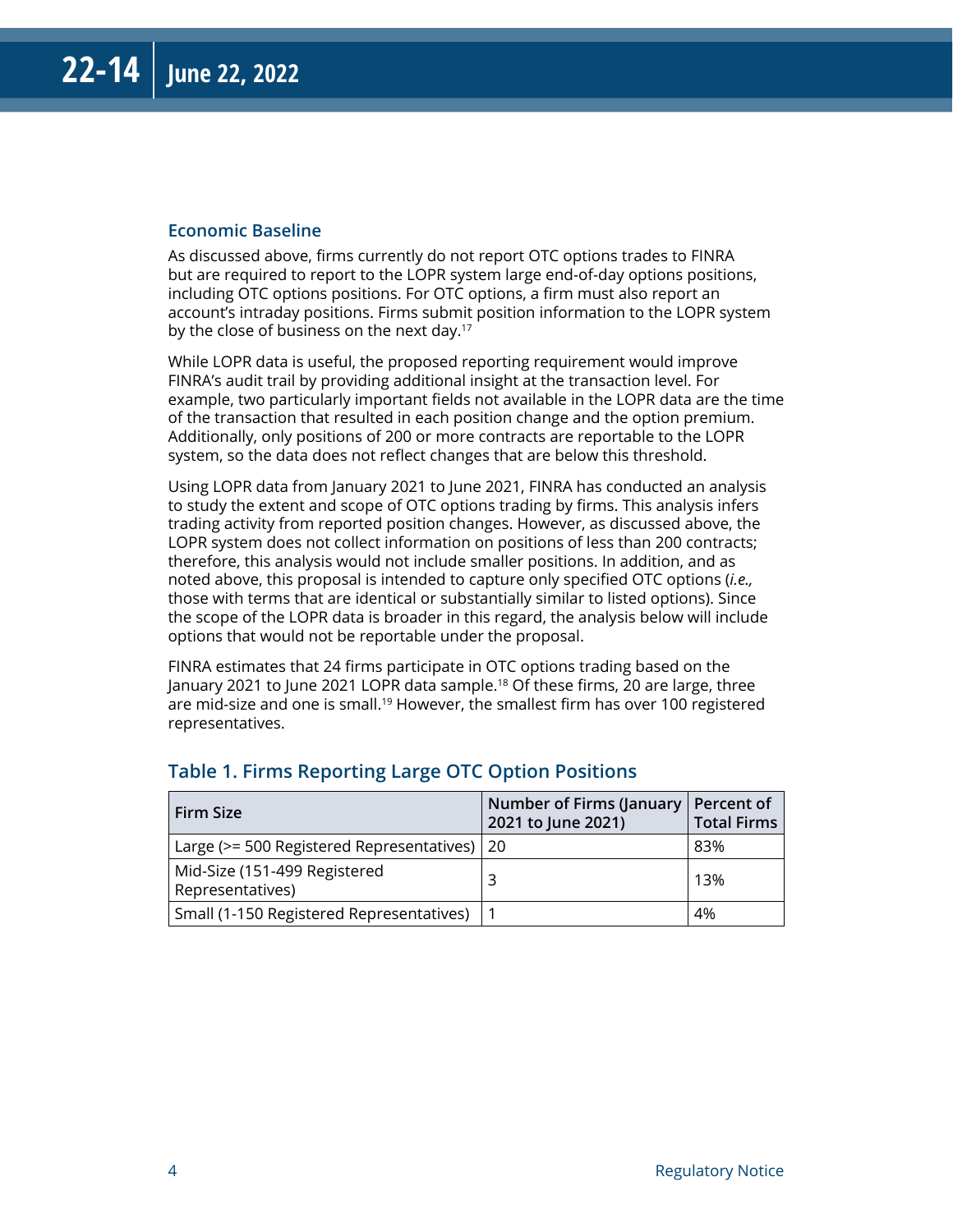Using LOPR data, FINRA estimates that approximately 7,420 transactions in OTC options per day may occur across all firms.20 The associated dollar volume cannot be quantified because the LOPR system lacks information on options premiums. The top five firms, all of which are large firms, are estimated to account for approximately 88 percent of trades.

#### **Potential Economic Impacts**

FINRA believes information on OTC options transactions will improve its oversight of the securities markets. The transaction information proposed to be collected will assist FINRA in identifying suspicious activity, including potential instances of insider trading, front running, pre-arranged trading, and market manipulation in the equity and options markets. For example, FINRA has identified potentially violative conduct involving OTC options discovered from complaints, investigations or through other means, that is not identifiable in LOPR data, but that could be more readily detected using the type of transaction data proposed to be collected. The information proposed to be collected would also potentially improve cross-product surveillance by creating a more complete audit trail of trading in OTC options and the underlying equity security. The information proposed to be collected also will streamline FINRA's investigative process and improve its efficiency. Currently, if FINRA identifies suspicious activity based on LOPR data or other sources, any necessary transaction information must be requested from the firms involved. Thus, the proposal would improve efficiency for FINRA, and firms may benefit from the reduced labor required to respond to such requests. FINRA also notes that, because firms are currently not required to report OTC options transactions, there exists the potential for regulatory arbitrage between the OTC options and listed options markets. In addition, firms also are currently only required to report listed options trades to the Consolidated Audit Trail.

Firms that trade OTC options would incur upfront costs associated with making systems changes required to report OTC option transactions and ongoing fixed costs for maintaining their system. Firms would also incur ongoing labor costs to the extent that reporting cannot be automated. These costs could be borne by investors if passed along in the form of higher transaction costs.

Firms currently have systems in place to generate LOPR reports for OTC option positions. To the extent that existing systems may be modified to facilitate the proposed reporting requirements, costs may be relatively lower. However, we note that the proposed transaction reporting requirements and LOPR requirements differ in several ways. For example, the LOPR fields differ in some regards from those proposed to be required under this proposal. Transaction reporting could thus require the use of a separate system or involve substantial costs to modify an existing system.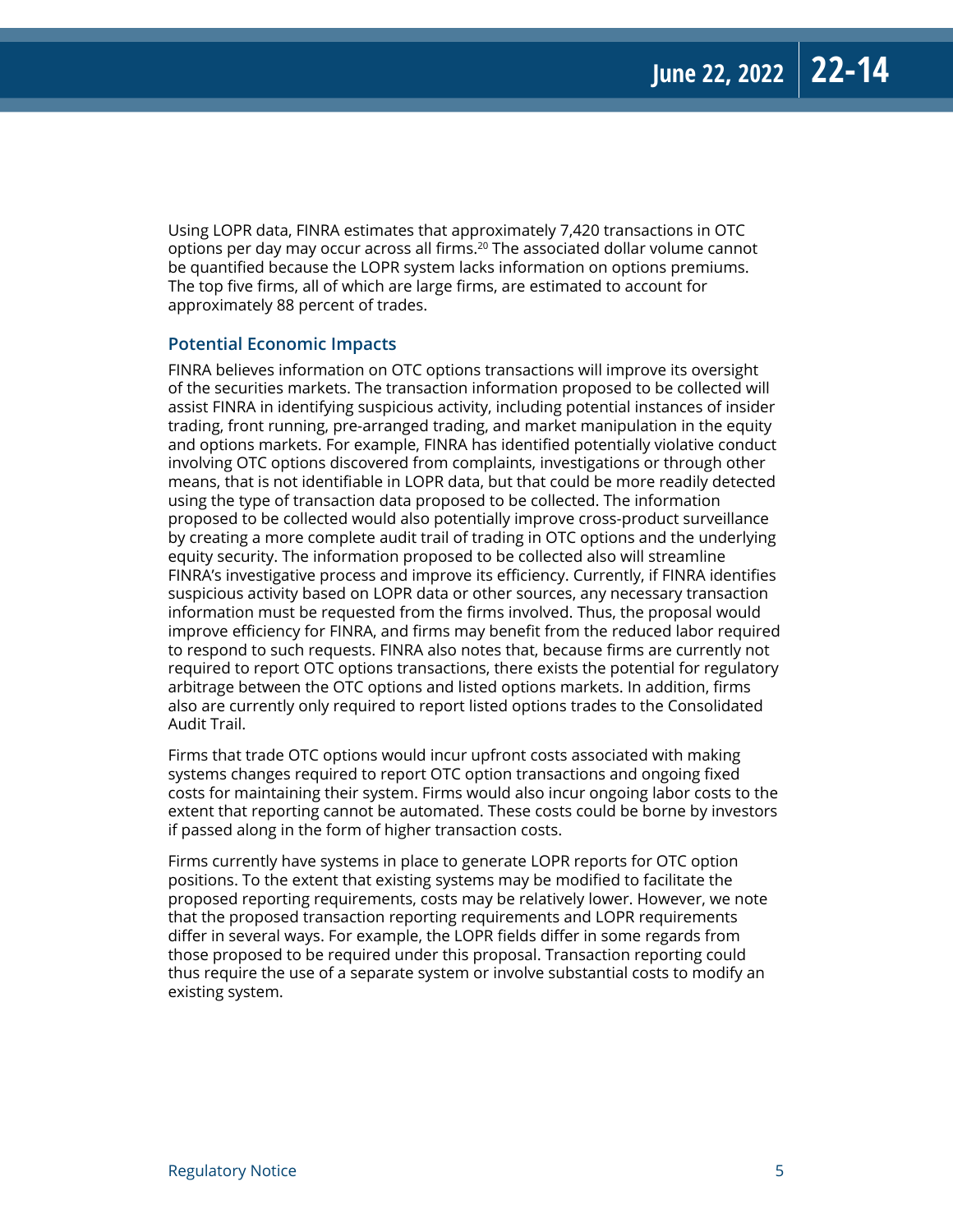The cost of compliance may affect firms differently. Activity in the OTC options market is not evenly distributed. We estimate that, out of the 24 firms that report OTC options positions to the LOPR system, the bottom 19 firms account for only 12 percent of trades. If the fixed cost of establishing and maintaining a reporting system is substantial, it may be relatively more burdensome for firms with less total activity in the OTC options market and may potentially place them at a competitive disadvantage.

The costs of the proposed reporting requirement may depend on various factors, including the level of difficulty involved in determining whether a particular option is subject to transaction reporting, given that these transactions are typically negotiated individually. Such difficulty could also result in over- or under-reporting of certain types of options, which would reduce the regulatory utility of the data.

To the extent that market participants wish to avoid transaction reporting, they may shift their trading activity in three ways. First, market participants could potentially shift their trading from OTC options subject to the proposed transaction reporting requirement to more exotic OTC options that provide similar exposure but that would not be reportable under the proposed requirement. These shifts could reduce the number of transactions subject to reporting under the proposal and may also lead to higher costs as shifting to more exotic OTC options may result in less perfect hedging for customers seeking to gain a particular market exposure. Second, market participants could potentially shift activity to non-FINRA firms, such as banks, which could impact firms that trade OTC options by reducing their market activity.<sup>21</sup> Finally, market participants could potentially shift their trading to similar listed options, if they are available and, in that case, the exchanges' reporting requirements for listed options would apply.

#### **Alternatives Considered**

No other alternatives beyond those discussed above were considered for the proposed amendments.

#### **Request for Comment**

FINRA requests comment on all aspects of the proposal. FINRA requests that commenters provide empirical data or other factual support for their comments wherever possible. In addition to general comments, FINRA specifically requests comment on the following questions:

- 1. Why do firms trade OTC options where similar listed options are available? What considerations drive this determination?
- 2. Is there a substantial amount of firm activity in smaller sized OTC options contracts that are not required to be reported to the LOPR system? Are there firms that trade OTC options, but never trade positions large enough to trigger LOPR obligations?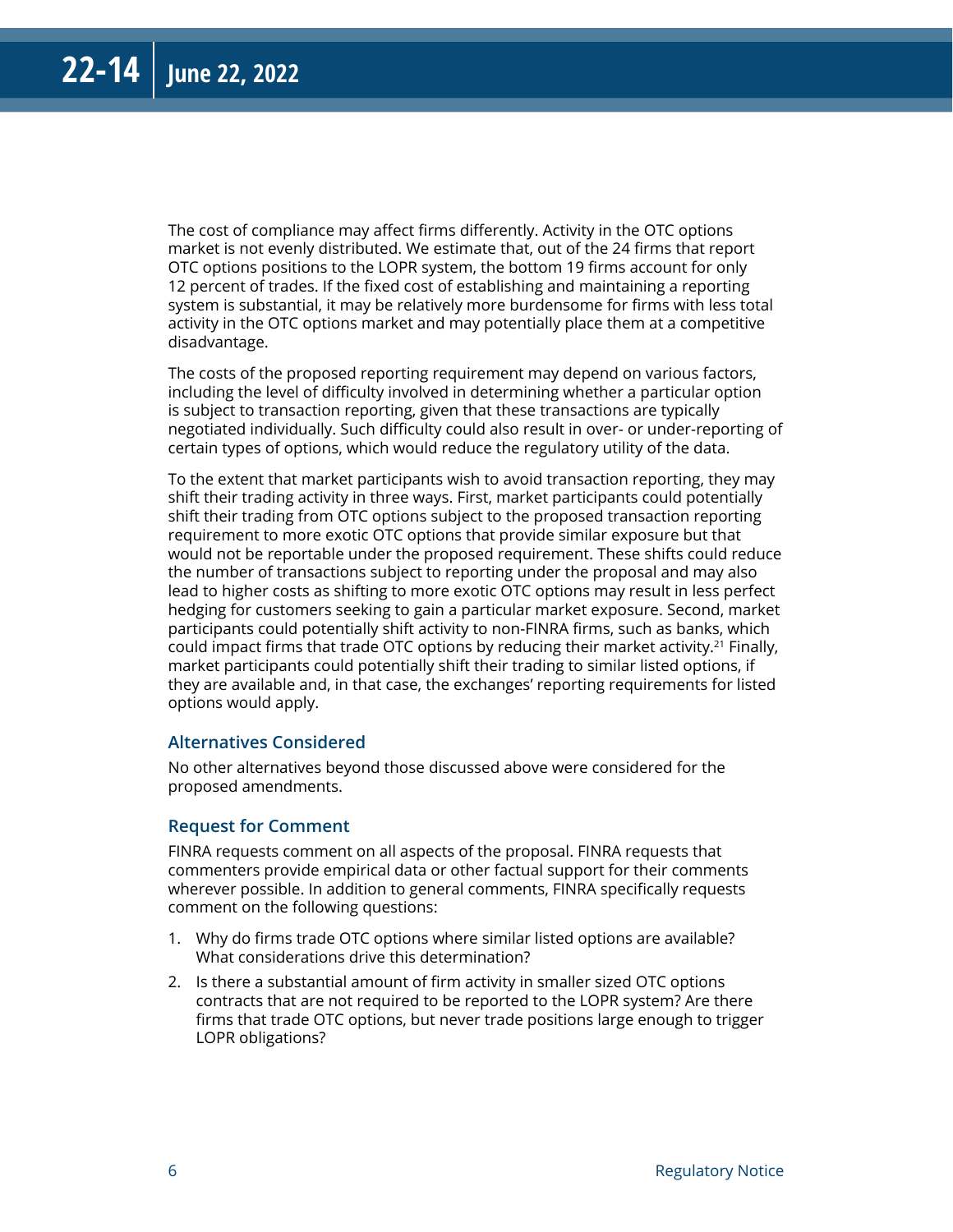- 3. FINRA is proposing that firms would initially only be required to report transactions in OTC options with terms that are identical or substantially similar to listed options, including FLEX options, as explained above. Do commenters agree with this proposed scope? Please explain.
- 4. Appendix A provides the fields and descriptions being contemplated under the proposal. Do commenters agree with the proposed fields? Why or why not? Please describe any challenges associated with the proposed fields.
- 5. Are there any fields that should not be included? Is there any information that was not included in Appendix A that should be collected? Please be specific.
- 6. What costs would be associated with the proposed OTC options reporting requirements? Please be specific.
	- **a.** What costs would be incurred by firms in connection with reporting the specified information?
	- **b.** What operational or other challenges would be associated with implementing the proposal?
- 7. How much time would firms need to implement necessary technological changes to comply with the proposed end-of-day reporting requirement? Do firms currently have systems in place that could be leveraged to assist in collecting and reporting the required information?
- 8. FINRA is proposing that firms be required to report trades at the end of the trade day with corrections permitted through T+5. Is this a feasible timeline for reporting OTC options transactions and corrections to FINRA? Why or why not?
- 9. FINRA is proposing that firms be required to report when OTC option trades are exercised. Do firms anticipate any challenges with respect to this aspect of the proposal? Please explain.
- 10. FINRA is proposing that firms would initially be required to submit OTC option trades in batch form on a daily basis through fileX, FINRA's data collection platform. Do firms anticipate any challenges with this reporting method? Please be specific.
- 11. How will the proposed reporting requirements impact market participants' behavior in the OTC options market? Might market participants alter their behavior due to the proposed requirements? If so, how?
- 12. FINRA is proposing that the information gathered would be used solely for regulatory purposes at this time and would not be publicly disseminated on a disaggregated basis. FINRA may explore providing public transparency once FINRA has gained experience with the data. FINRA is interested in views on whether firms, investors and other market participants would benefit from public transparency regarding OTC options transactions.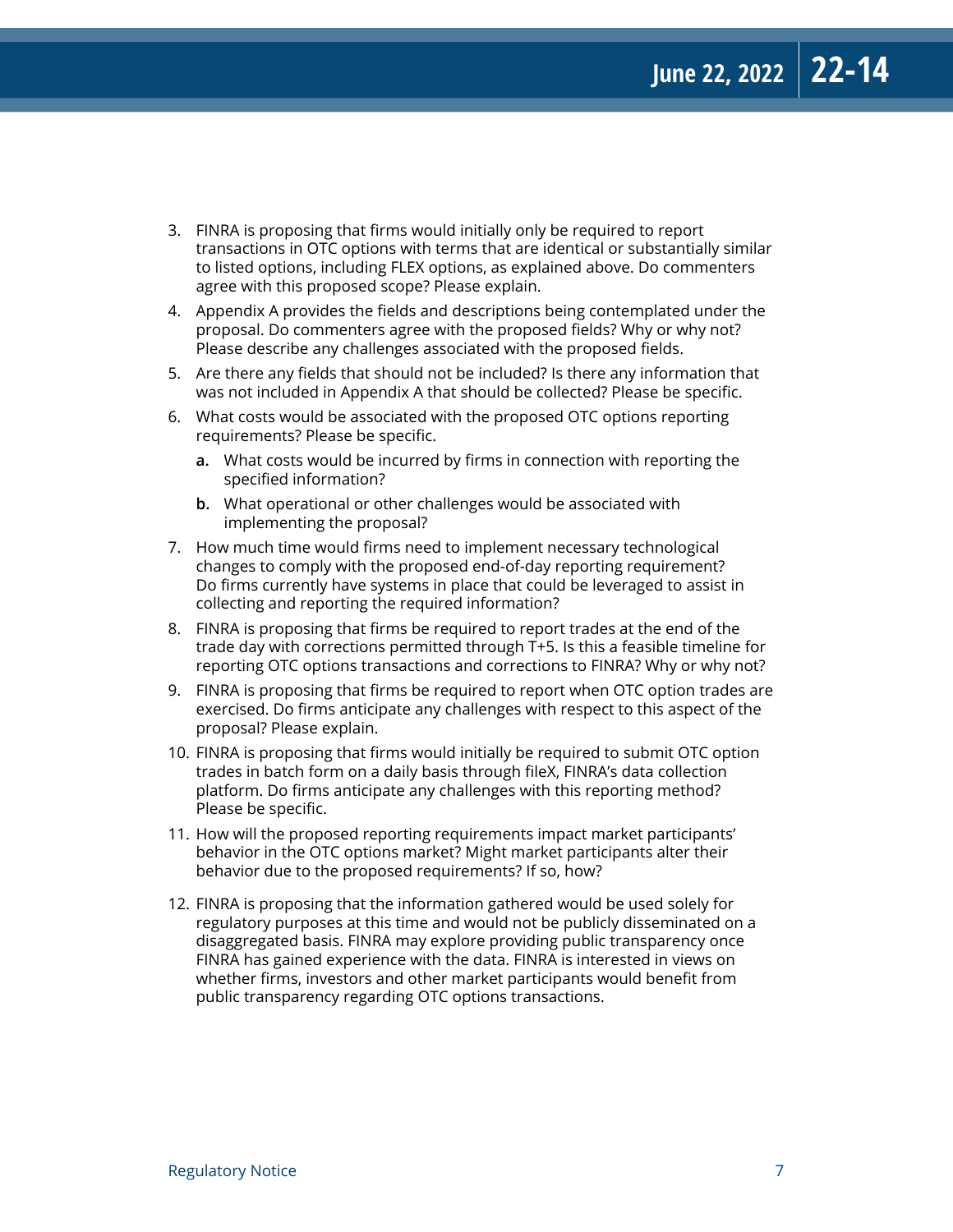### **Attachment A**

#### **Data Elements**

| <b>Field</b>                  | <b>Description</b>                                                                                                                                                                                        |
|-------------------------------|-----------------------------------------------------------------------------------------------------------------------------------------------------------------------------------------------------------|
| Record Type                   | New trade, correction or exercise                                                                                                                                                                         |
| <b>Order Received Time</b>    | Time that the BD receives the order from the customer                                                                                                                                                     |
| <b>Execution Timestamp</b>    | The time and date of execution                                                                                                                                                                            |
| Trade ID                      | A unique value provided by the member shared by all<br>reportable OTC option components of a single contract                                                                                              |
| Underlying                    | Underlying on which the option is based                                                                                                                                                                   |
| Option Strike Price           | The level or price at which an option may be exercised <sup>22</sup>                                                                                                                                      |
| <b>Option Expiration Date</b> | The last date the option holder may exercise the option                                                                                                                                                   |
| Option Type                   | Whether the option is a put or call                                                                                                                                                                       |
| <b>Exercise Style</b>         | How the option can be exercised (American, European,<br>Asian, Cliquet, Binary)                                                                                                                           |
| Settlement Valuation<br>Time  | The time used to calculate the settlement price (e.g., AM,<br>PM, or a specific time)                                                                                                                     |
| Settlement Style              | How the option is settled upon exercise-i.e., whether<br>physically or cash settled                                                                                                                       |
| Settlement Currency           | The settlement currency type for cash settled options                                                                                                                                                     |
| Observation Day               | The date of each month on which the closing price of<br>the underlying index is observed for the purpose of<br>calculating the exercise settlement value (only required<br>for Asian and Cliquet options) |
| Capped Return                 | The capped return of the option contract is the<br>maximum monthly return (only required for Cliquet<br>options)                                                                                          |
| <b>Creation Date</b>          | The creation date of a Cliquet option is the first<br>observation date on which the subsequent performance<br>is based (only required for Asian and Cliquet options)                                      |
| <b>Reporting Firm CRD</b>     | CRD of firm reporting the transactions                                                                                                                                                                    |
| <b>Buy Account Type</b>       | Account Type of Buy Side <sup>23</sup>                                                                                                                                                                    |
| <b>Buy Account Number</b>     | Account Number of Buy Side                                                                                                                                                                                |
| <b>Buy Name</b>               | Full Name of Buy Side                                                                                                                                                                                     |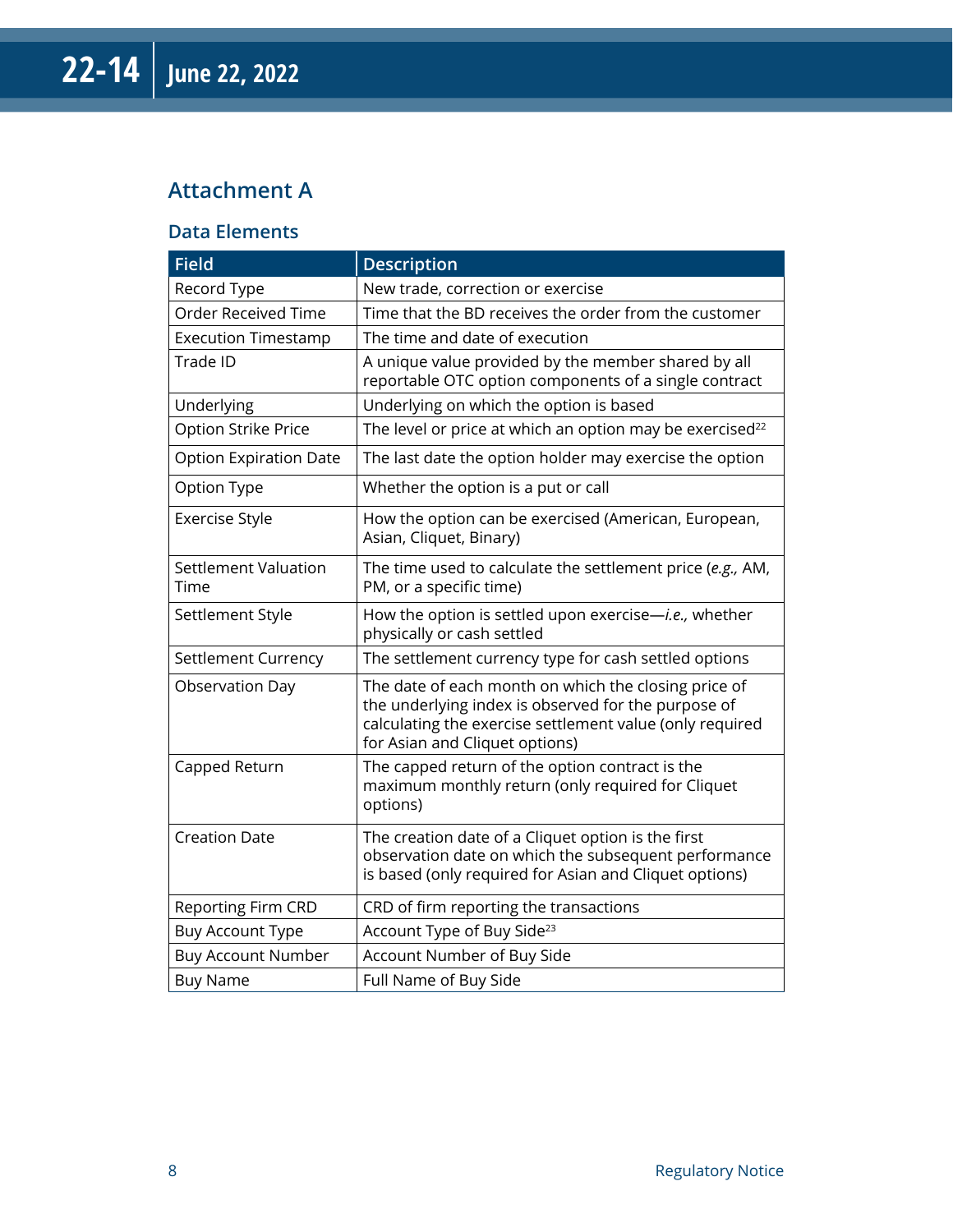| <b>Field</b>                       | <b>Description</b>                                                                                                                                                                                  |
|------------------------------------|-----------------------------------------------------------------------------------------------------------------------------------------------------------------------------------------------------|
| <b>Buy Address</b>                 | Address of Buy Side                                                                                                                                                                                 |
| Sell Account Type                  | Account Type of Sell Side                                                                                                                                                                           |
| Sell Account Number                | Account Number of Sell Side                                                                                                                                                                         |
| Sell Name                          | Full Name of Sell Side                                                                                                                                                                              |
| Sell Address                       | Address of Sell Side                                                                                                                                                                                |
| Option Premium                     | The cost of the option. This field is associated with the<br>option currency field <sup>24</sup>                                                                                                    |
| <b>Option Currency</b>             | An indication of the type of currency of the option<br>premium. The option currency may be reported in a<br>commonly accepted code (e.g., the three-character<br>alphabetic ISO 4217 currency code) |
| Size Type                          | Whether the contract is based on shares or currency                                                                                                                                                 |
| Trade Size                         | Numeric value, either contracts or monetary value,<br>dependent on value supplied in Size Type. For exercise<br>records, this would represent the net funds or shares<br>delivered                  |
| Multiplier                         | Number of shares deliverable for each option contract or<br>number of units (for index options)                                                                                                     |
| <b>Trade Currency</b>              | Required if Size Type is "currency." (e.g., the three-<br>character alphabetic ISO 4217 currency code)                                                                                              |
| Deconstructed Flag<br>$(Y/N)^{25}$ | If the trade is part of a deconstructed option contract                                                                                                                                             |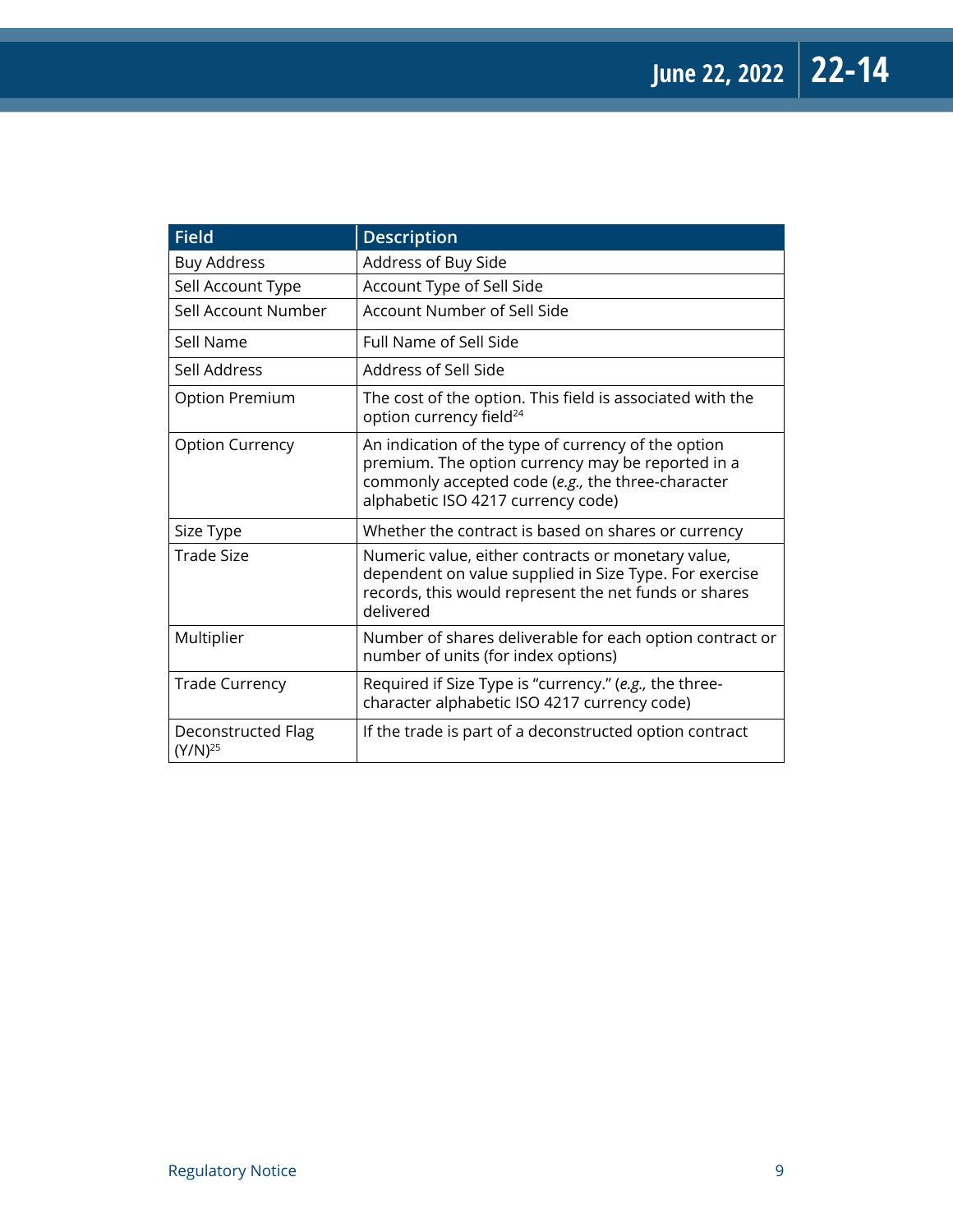#### **Endnote**

- 1. Parties should submit in their comments only personally identifiable information, such as phone numbers and addresses, that they wish to make available publicly. FINRA, however, reserves the right to redact, remove or decline to post comments that are inappropriate for publication, such as vulgar, abusive or potentially fraudulent comment letters. FINRA also reserves the right to redact or edit personally identifiable information from comment submissions.
- 2. *See* SEA Section 19 and rules thereunder. After a proposed rule change is filed with the SEC, the proposed rule change generally is published for public comment in the *Federal Register*. Some proposed rule changes take effect immediately upon filing with the SEC. *See* SEA Section 19(b)(3) and SEA Rule 19b-4.
- 3. U.S. options exchanges include: BOX Exchange, LLC; Cboe Exchange, Inc.; Cboe BZX Exchange, Inc.; Cboe C2 Exchange, Inc.; Cboe EDGX Exchange, Inc.; MIAX Options Exchange; MIAX Emerald, LLC; MIAX Pearl, LLC; Nasdaq BX, Inc.; Nasdaq GEMX, LLC; Nasdaq ISE, LLC; Nasdaq MRX, LLC; Nasdaq Options Market; Nasdaq PHLX, LLC; NYSE American LLC; NYSE Arca, Inc.
- 4. As used throughout this notice, "OTC options" are options that meet the definition of "conventional option" under FINRA Rule 2360(a) (9). The term "conventional option" means: (A) any option contract not issued, or subject to issuance, by The Options Clearing Corporation (OCC); or (B) an OCC Cleared OTC Option. The term "OCC Cleared OTC Option" means any put, call, straddle or other option or privilege that meets the definition of an "option" under Rule 2360(a)(21), and is cleared by the OCC, is entered into other than on or through the facilities of a national securities exchange and is entered into exclusively by persons who are "eligible contract participants" as defined in the Exchange Act.
- 5. The rules of both FINRA and the national securities exchanges provide for position limits. Position limits are intended to prevent firms establishing options positions that can be used to manipulate or disrupt the underlying market or might create incentives to manipulate or disrupt the underlying market so as to benefit the options position. In addition, position limits serve to reduce the potential for disruption of the options market itself, especially in illiquid options classes. *See e.g.,* FINRA Rule 2360 (b)(3)(A)(i).
- 6. Concerns around this potential regulatory gap have been previously raised, including a recommendation that OTC options transactions be reported to improve oversight in this area. *See generally* [letter](https://cdn.cboe.com/resources/government_relations/comment_letters/20141002.pdf) from Edward T. Tilly, Chief Executive Officer, CBOE, to Stephen I. Luparello, Director, Division of Trading and Markets, SEC, dated October 2, 2014.
- 7. *See* FINRA Rule 2360 (a)(21). The term "option" means any put, call, straddle, or other option or privilege, which is a "security" as defined in Section 2(1) of the Securities Act, as amended, but shall not include any tender offer, registered warrant, right, convertible security or any other option in respect to which the writer (seller) is the issuer of the security which may be purchased or sold upon the exercise of the option.
- 8. *See* FINRA Rule 2360(a)(28). The term "put" means an option contract under which the holder of the option has the right, in accordance with the terms of the option, to sell the number of units of the underlying security or deliver a dollar equivalent of the underlying index covered by the option contract.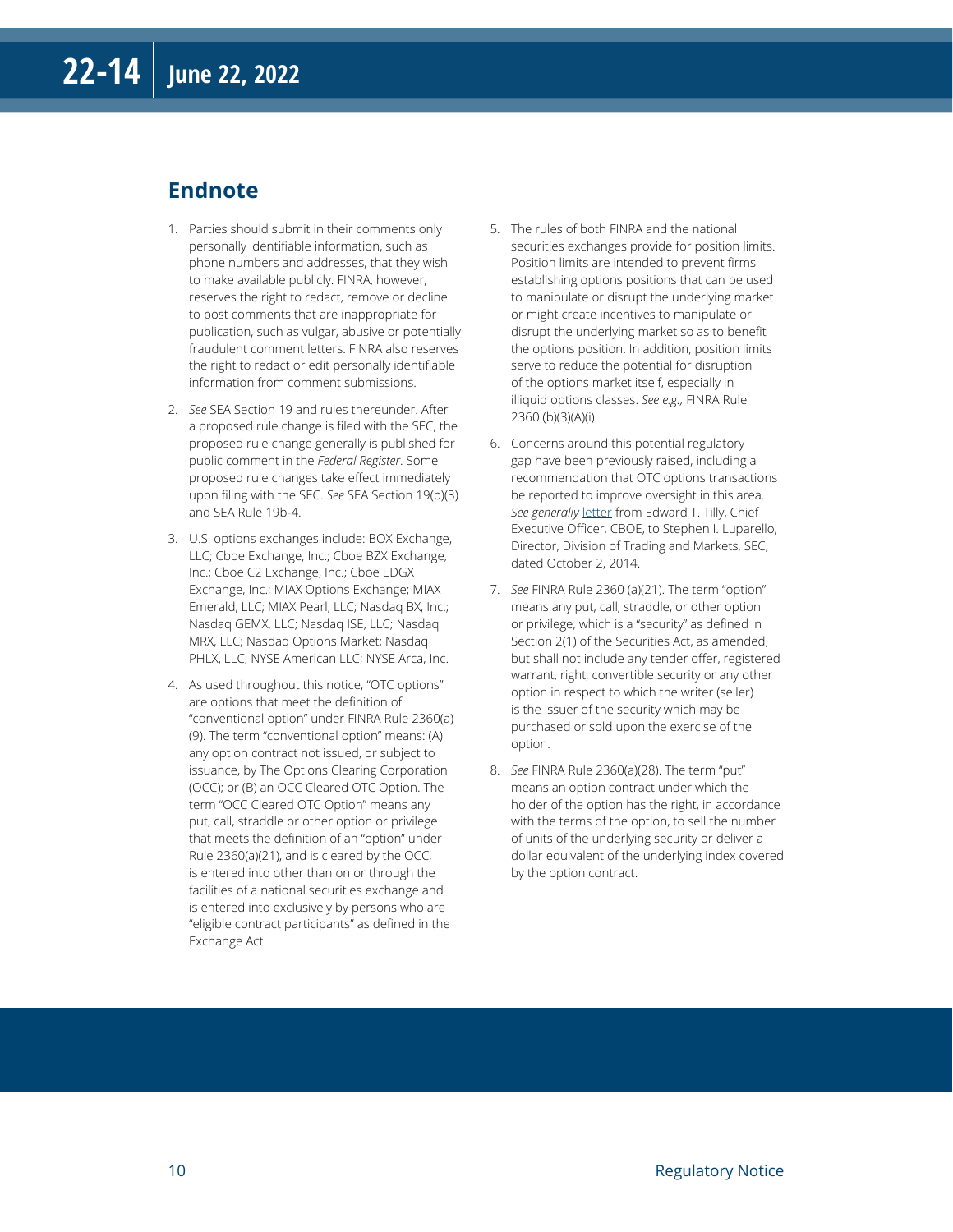- 9. *See* FINRA Rule 2360(a)(2). The term "call" means an option contract under which the holder of the option has the right, in accordance with the terms of the option, to purchase the number of units of the underlying security or to receive a dollar equivalent of the underlying index covered by the option contract.
- 10. Generally speaking, a "conventional index option" is any options contract not issued, or subject to issuance, by the OCC, or an OCC Cleared OTC Option, that, as of the trade date, overlies a basket or index of securities that: (a) underlies a standardized index option; or (b) satisfies criteria specified in FINRA Rule 2360(a)(8)(B) regarding the composition of the basket. If the underlying basket does meet the criteria specified in FINRA Rule 2360(a)(8)(B), then the option would not be required to be reported to LOPR and would not be required to be reported under the proposal. *See* FINRA Rule 2360(a)(8).
- 11. Flexible listed options, or "FLEX" options, are listed options that allow both the writer and purchaser to negotiate specific terms. Terms that are negotiable include: the exercise style, strike price, and expiration date, as well as other features and benefits.
- 12. The proposed transaction reporting requirement would be similar to the LOPR requirement for conventional index options. *See* Rule 2360(b)(5) (A)(i)a., which provides that firms must report positions in conventional index options that are based on an index that underlies, or is substantially similar to an index that underlies, a standardized index option.
- 13. The proposed scope would include instances in which there are listed options on the same underlying security as well as where there is no corresponding listed option. For example, there may be a period of up to a few days between

the initial listing of a new issue security and the availability of listed options on such security; however, OTC options can be traded on the newly listed underlying security in that period. In these instances, OTC options on the recent IPO shares would be included in the scope of the proposed transaction reporting requirement because the underlying is a listed security. The proposed requirement is not intended to apply to exotic options, including options where the underlying security on which the option is valued is not explicitly known at the time of the transaction. For example, the proposed requirement would not apply to knock-in or knock-out options (options that come into existence or cease to exist when the price of the underlying asset reaches or breaches a specific price level) or best of / worst of options (options where the investor receives the gain on the best or worst performing stock among a predefined number of stocks).

- 14. The proposed requirement would apply to an OTC option where the option type is a put, a call, or an option type related to a put or a call (as it concerns an underlying risk component of an option contract). For example, a "Delta One" product, which is a product that combines the risk profile of both a put and a call, would be required to be deconstructed and separately reported as a put and a call transaction.
- 15. "Exercise style" refers to how and when the option can be exercised. FINRA is proposing to limit the reporting requirement to American, European, Asian, Cliquet and Binary styled options. American options may be exercised at any time during the life of the option. European options may only be exercised at expiration of the option. Asian and Cliquet options are European options where the exercise settlement value is a calculation based on the terms of the